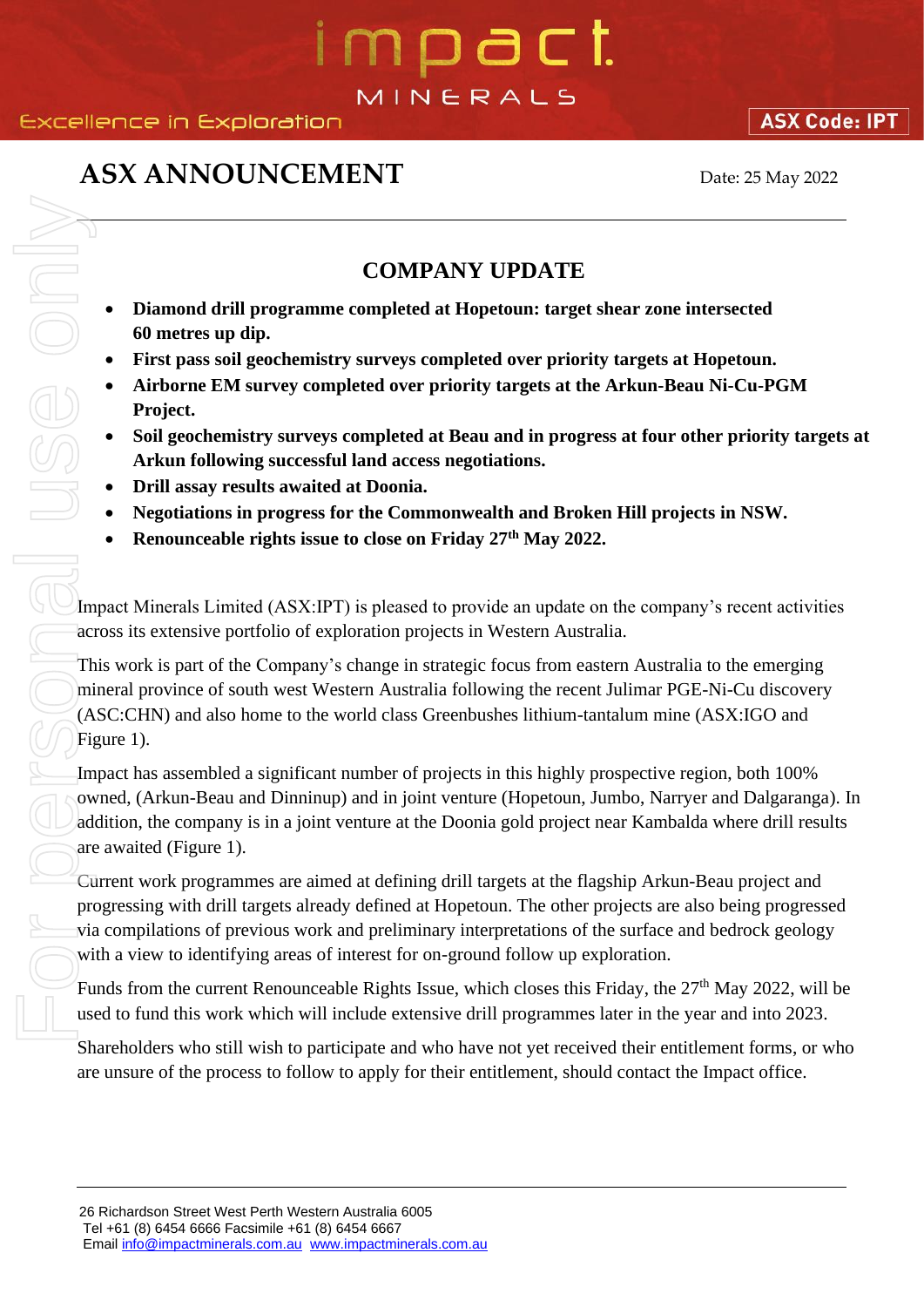#### Excellence in Exploration



**Figure 1.** Location of Impact's projects in Western Australia.

### **HOPETOUN**

At Hopetoun, where Impact is earning an 80% interest in the project (ASX Release 8<sup>th</sup> December 2021), six drill ready targets have been identified of which two, the Top Knotch and Silverstar copper-gold-silver prospects, are fully permitted for drill testing. Four diamond drill holes, two each at Top Knotch and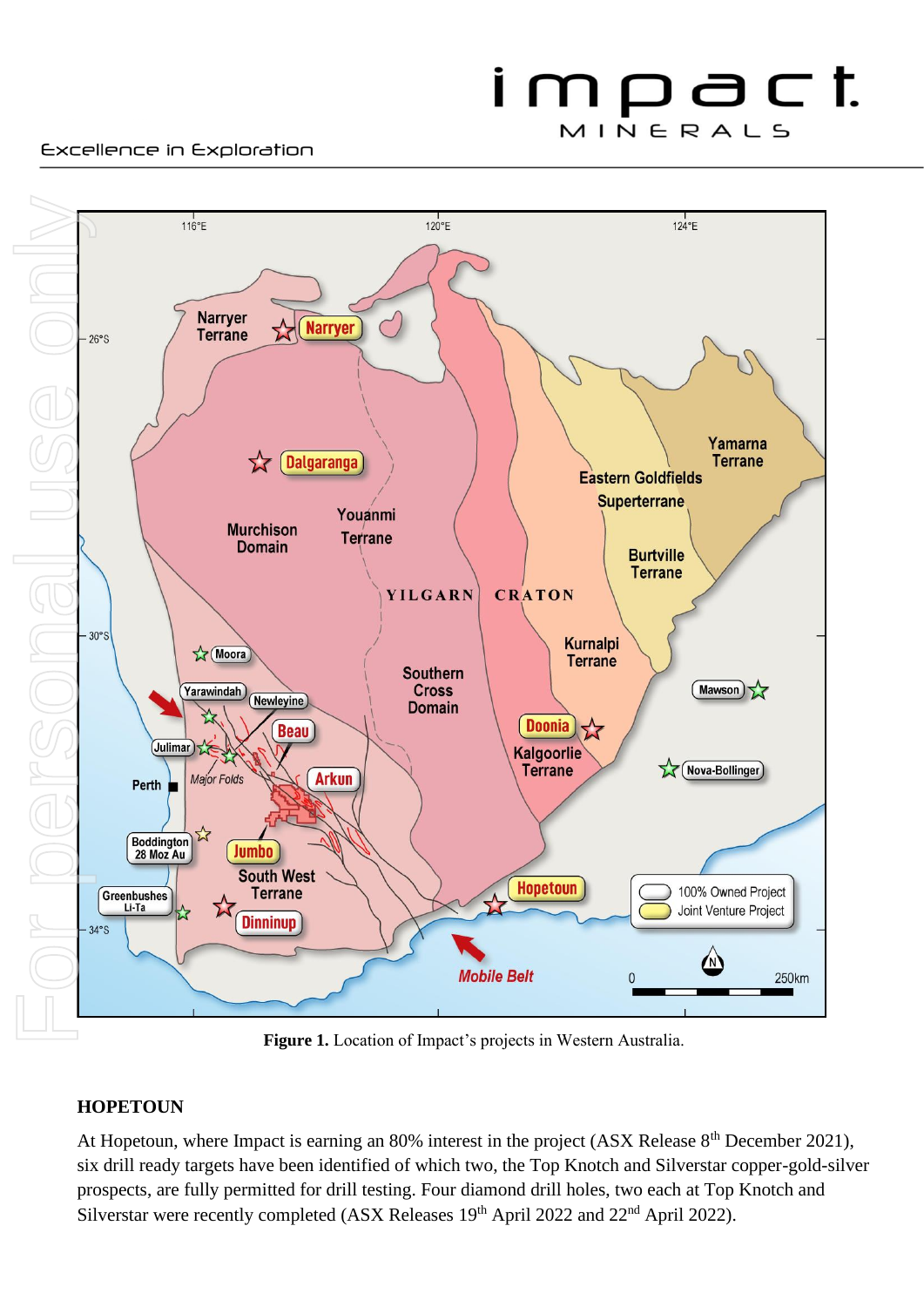#### Excellence in Exploration

At Silverstar, a second drill hole was recently completed to test the up-dip extension of a 25 metre thick (true width) shear zone with extensive alteration minerals and minor disseminated chalcopyrite-pyrrhotite mineralisation (ASX Release  $22<sup>nd</sup>$  April 2022).

The second drill hole intersected the same shear zone at about 180 metres down hole and 60 metres up dip from the first hole. The shear zone is of a similar thickness and appearance in the second hole but in addition, one narrow zone of deformed quartz veins about 25 cm thick was intersected at 190 metres down hole which contains up to 5% molybdenite together with anomalous bismuth values up to 250 ppm as measured with a handheld XRF instrument (Figure 2).

The Company emphasises that these estimates are based on visual observations only and that chemical assays will be required to determine the absolute amounts of any metals present. The core is being transported to Perth where it will be logged and sampled in detail. Assays are expected in July.



**Figure 2.** Large "slugs" of grey-blue molybdenite in a zone of fractured quartz veins with associated biotite (dark brown) and chlorite (green).

All of this is encouraging and follow work including drilling will be required. Statutory approvals are for the drill programmes are being compiled together with those required for the other targets at Hopetoun.

The Hopetoun area has received very little exploration because of a perception that much of the area is underlain by barren Proterozoic gneisses. In addition, there is extensive younger cover which has hindered previous explorers.

However, a review of the regional airborne magnetic data over the area suggests that much of the gneiss terrane may be an extension of the Ravensthorpe greenstone belt to the north which contains numerous mines and deposits of lithium (Mt Cattlin mine, Allkem Limited, ASX:AKE), nickel sulphide (the dormant RAV 8 mine and associated deposits), copper-gold (including the Kundip historic mining centre where recent exploration has returned exceptional copper-gold results, Medallion Metals Ltd ASX:MM8), zinc-lead-copper (Trilogy deposit ASX:MM8) as well as nickel laterite (First Quantum Minerals Limited TSX:FM).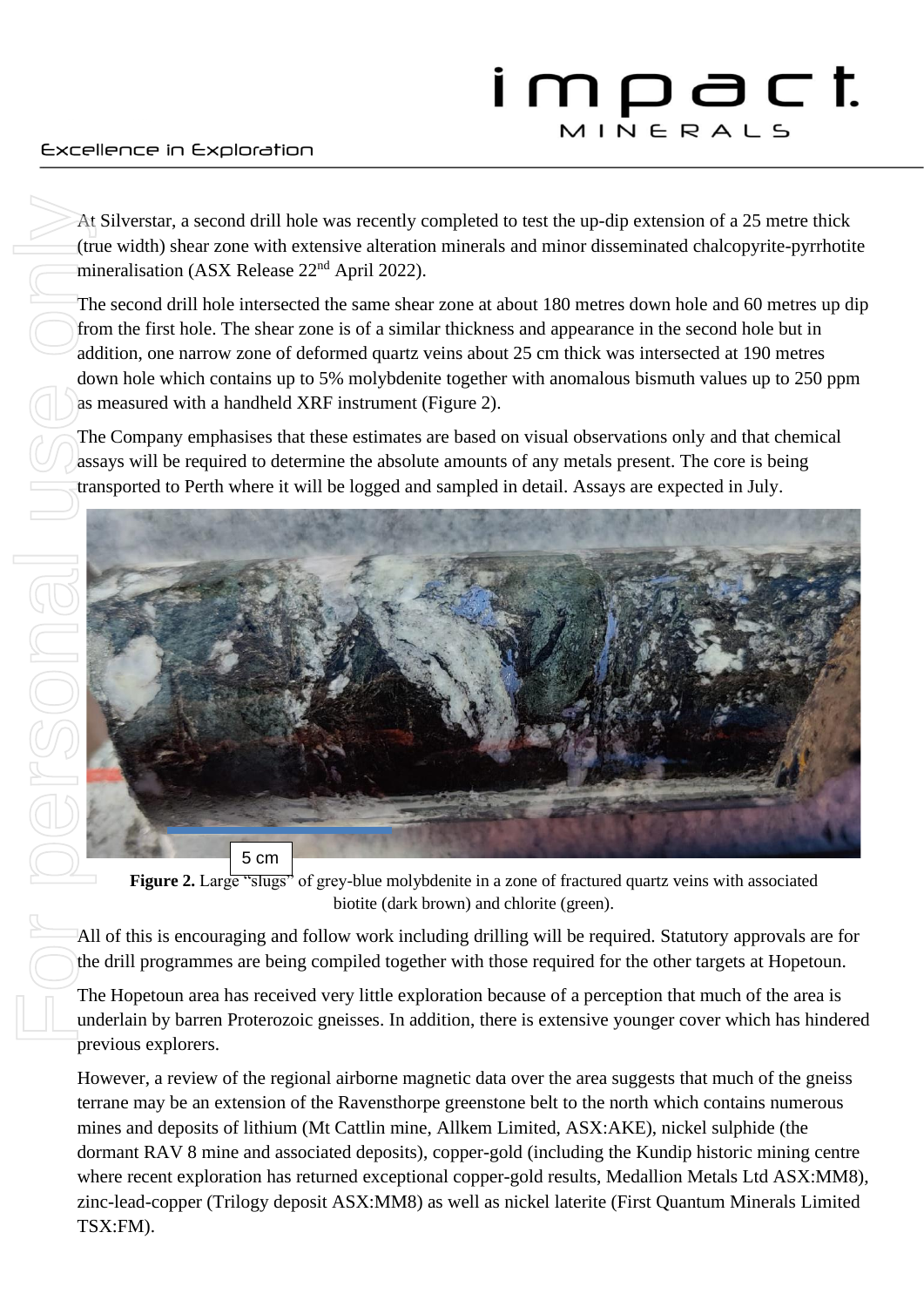### **ARKUN-BEAU**

An airborne EM survey was completed last week over 7 priority areas at the Arkun-Beau project at a broad line spacing of 400 metres between survey lines. Six of these areas were identified in geophysical data and returned strong soil geochemical responses (N1 to N6). One further area with a strong geophysical response but limited soil geochemistry response was also surveyed (N7; Figure 3).

Processing of the data will commence shortly with final data expected in late June.



**Figure 3.** Location of 7 priority targets for Ni-Cu-PGM-Au at the Arkun project and the focus of the recently completed airborne EM survey.

In addition, Land Access Agreements have been completed with 21 land owners at Arkun which allow access for soil geochemistry surveys. Although access is now hampered in a number of areas by active farming and seeding in the region, follow up soil geochemistry surveys are underway on four priority areas with the Beau area already completed. Samples are being taken on a nominal 400 m by 400 m or 200 m grid spacing. Results are expected in late June and July.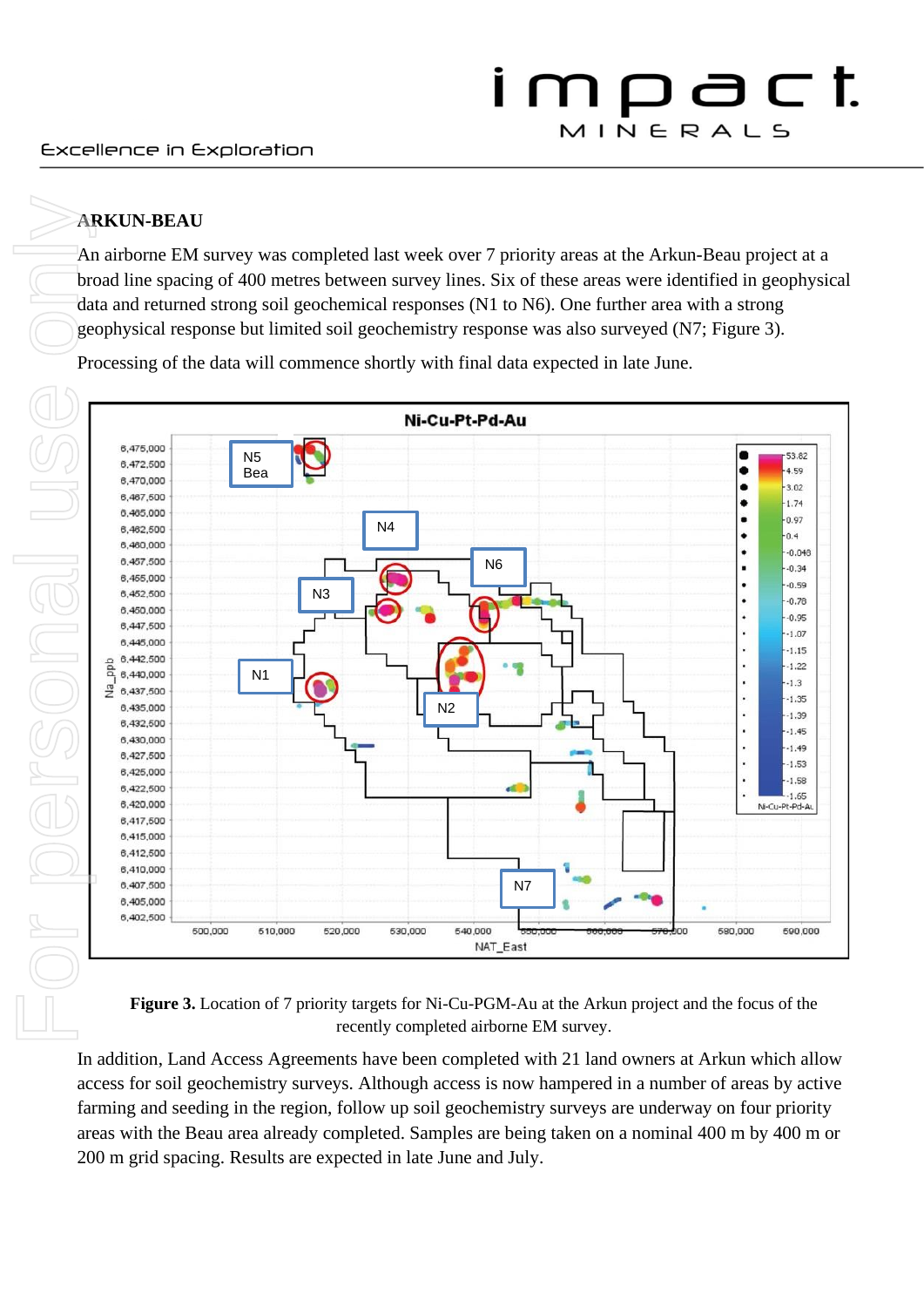### **OTHER WESTERN AUSTRALIAN PROJECTS**

At Narryer, Dalgaranga, Denninup and Jumbo compilations of previous exploration data is in progress. In addition interpretations of the surface geology from aerial photographs, satellite data and radiometric data and of the bedrock geology from magnetic and gravity data are also underway.

All of this data will be synthesised and interpreted with the aim of identifying areas of interest for follow up ground work which will include mapping rock chip and soil geochemistry surveys as well as ground geophysics where warranted.

Assays results from six RC drill holes are due in June from the Doonia gold project located near Kambalda. The drill programme was greatly reduced because of difficult drilling conditions and many areas remain to be drill tested.

### **BROKEN HILL AND COMMONWEALTH PROJECTS, NEW SOUTH WALES**

At the Broken Hill Project a large and significant electromagnetic survey has been underway since late January and funded by IGO Limited (ASX:IGO). This work is part of a joint venture to explore for nickelcopper-PGM on EL7390 and EL8234 where IGO has the right to earn up to a 75% interest in the two tenements (ASX Release 9<sup>th</sup> November 2021).

A significant conductor modelled to be centred at a depth of about 350 metres below surface and 420 metres long has already been identified at the southern end of the nine kilometre long Moorkai Trend where previous drilling discovered high grade nickel-copper-PGM hosted by massive sulphides. This conductor is considered prospective for massive sulphide mineralisation based on its discrete dimensions and high conductance, and is a priority target for follow-up work (ASX Release 3<sup>rd</sup> March 2022).

The survey along the Moorkai Trend is now about 95% complete. The geophysical survey crew will then move to the Little Broken Hill Gabbro where previous drilling by Impact identified for the first time large areas of low grade PGM-copper-nickel in the basal ultramafic unit of the intrusion.

In addition, negotiations are in progress with respect to a joint venture over Impact's remaining tenements at Broken Hill and also at the Commonwealth Project in the Lachlan copper-gold province also in New South Wales. The company emphasises that there is no guarantee that these negotiations will be successfully concluded.

### **Dr Mike Jones**

Managing Director

### *Competent Persons Statement*

*The review of exploration activities and results contained in this report is based on information compiled by Dr Mike Jones, a Member of the Australian Institute of Geoscientists. He is a director of the company and works for Impact Minerals Limited. He has sufficient experience which is relevant to the style of mineralisation and types of deposits under consideration and to the activity which he is undertaking to qualify as a Competent Person as defined in the 2012 edition of the Australasian Code for Reporting of Exploration Results, Mineral Resources and Ore Reserves (the JORC Code). Mike Jones has consented to the inclusion in the report of the matters*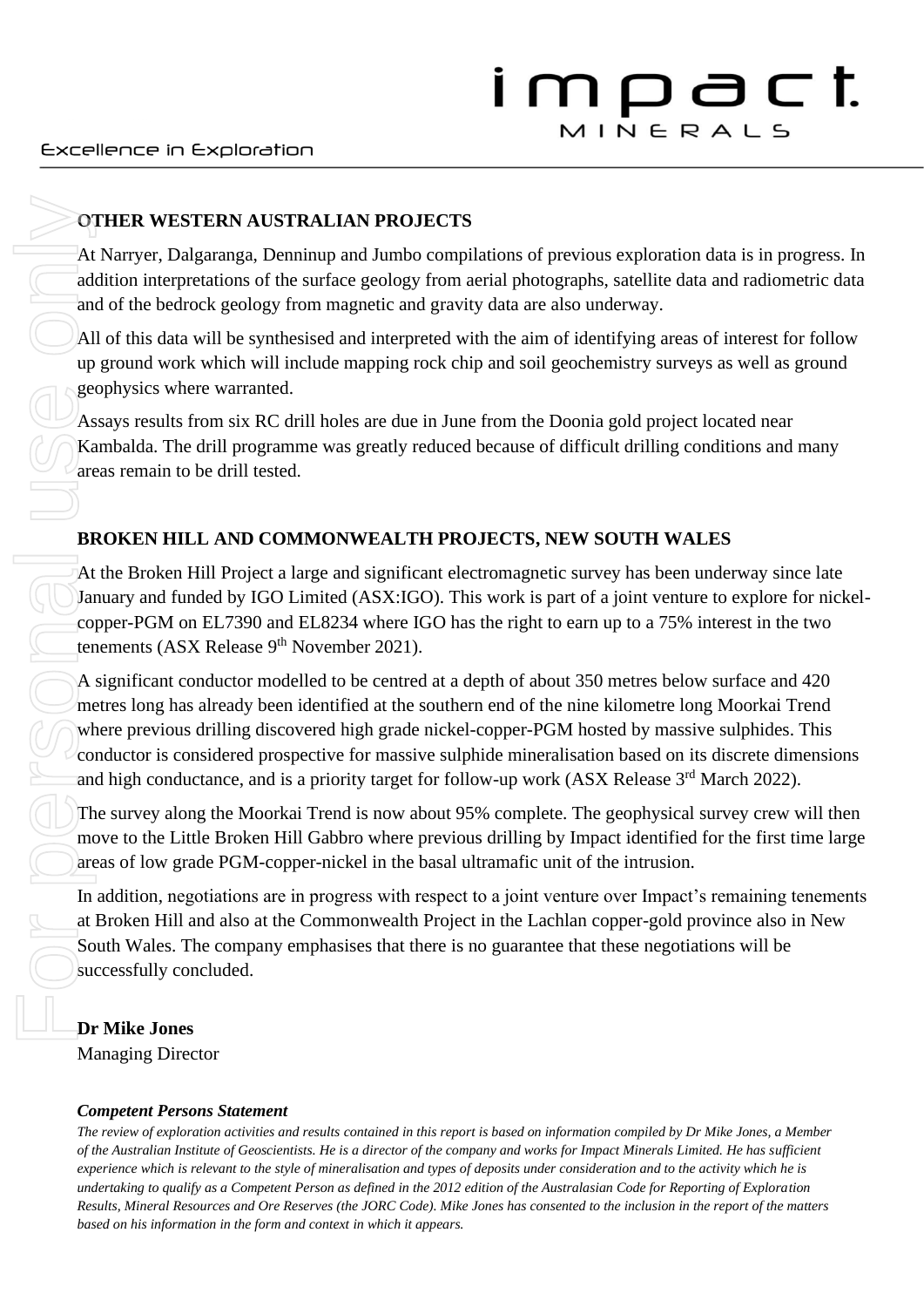#### Excellence in Exploration

#### **APPENDIX 1 - SECTION 1 SAMPLING TECHNIQUES AND DATA**

| <b>Criteria</b>            | <b>JORC Code explanation</b>                                                                                                                                                                                                                                                                                                                                                                                                                                                                                                                                                                | Commentary                                                                                       |
|----------------------------|---------------------------------------------------------------------------------------------------------------------------------------------------------------------------------------------------------------------------------------------------------------------------------------------------------------------------------------------------------------------------------------------------------------------------------------------------------------------------------------------------------------------------------------------------------------------------------------------|--------------------------------------------------------------------------------------------------|
| <b>Sampling techniques</b> | Nature and quality of sampling (e.g. cut channels, random chips, or specific<br>specialised industry standard measurement tools appropriate to the<br>minerals under investigation, such as down hole gamma sondes, or<br>handheld XRF instruments, etc). These examples should not be taken as<br>limiting the broad meaning of sampling.                                                                                                                                                                                                                                                  | Drill core has yet to be sampled                                                                 |
|                            | Include reference to measures taken to ensure sample representivity and<br>the appropriate calibration of any measurement tools or systems used                                                                                                                                                                                                                                                                                                                                                                                                                                             | N/A                                                                                              |
|                            | Aspects of the determination of mineralisation that are Material to the<br>Public Report. In cases where 'industry standard' work has been done this<br>would be relatively simple (e.g. 'reverse circulation drilling was used to<br>obtain 1 m samples from which 3 kg was pulverised to produce a 30 g<br>charge for fire assay'). In other cases more explanation may be required,<br>such as where there is coarse gold that has inherent sampling problems.<br>Unusual commodities or mineralisation types (e.g. submarine nodules)<br>may warrant disclosure of detailed information | N/A                                                                                              |
| <b>Drilling techniques</b> | Drill type (e.g. core, reverse circulation, open-hole hammer, rotary air<br>blast, auger, Bangka, sonic, etc) and details (e.g. core diameter, triple or<br>standard tube, depth of diamond tails, face-sampling bit or other type,<br>whether core is oriented and if so, by what method, etc).                                                                                                                                                                                                                                                                                            | Diamond drilling NQ plus sonic pre-collar                                                        |
| Drill sample recovery      | Method of recording and assessing core and chip sample recoveries and<br>results assessed                                                                                                                                                                                                                                                                                                                                                                                                                                                                                                   | N/A                                                                                              |
|                            | Measures taken to maximise sample recovery and ensure representative<br>nature of the samples                                                                                                                                                                                                                                                                                                                                                                                                                                                                                               | N/A                                                                                              |
|                            | Whether a relationship exists between sample recovery and grade and<br>whether sample bias may have occurred due to preferential loss/gain of<br>fine/coarse material.                                                                                                                                                                                                                                                                                                                                                                                                                      | N/A                                                                                              |
| Logging                    | Whether core and chip samples have been geologically and geotechnically<br>logged to a level of detail to support appropriate Mineral Resource<br>estimation, mining studies and metallurgical studies.                                                                                                                                                                                                                                                                                                                                                                                     | Core has yet to be logged in detail                                                              |
|                            | Whether logging is qualitative or quantitative in nature. Core (or costean,<br>channel, etc) photography.                                                                                                                                                                                                                                                                                                                                                                                                                                                                                   | Logging is qualitative. Only visual estimates of sulphide mineralisation have been made to date. |
|                            | The total length and percentage of the relevant intersections logged                                                                                                                                                                                                                                                                                                                                                                                                                                                                                                                        | N/A                                                                                              |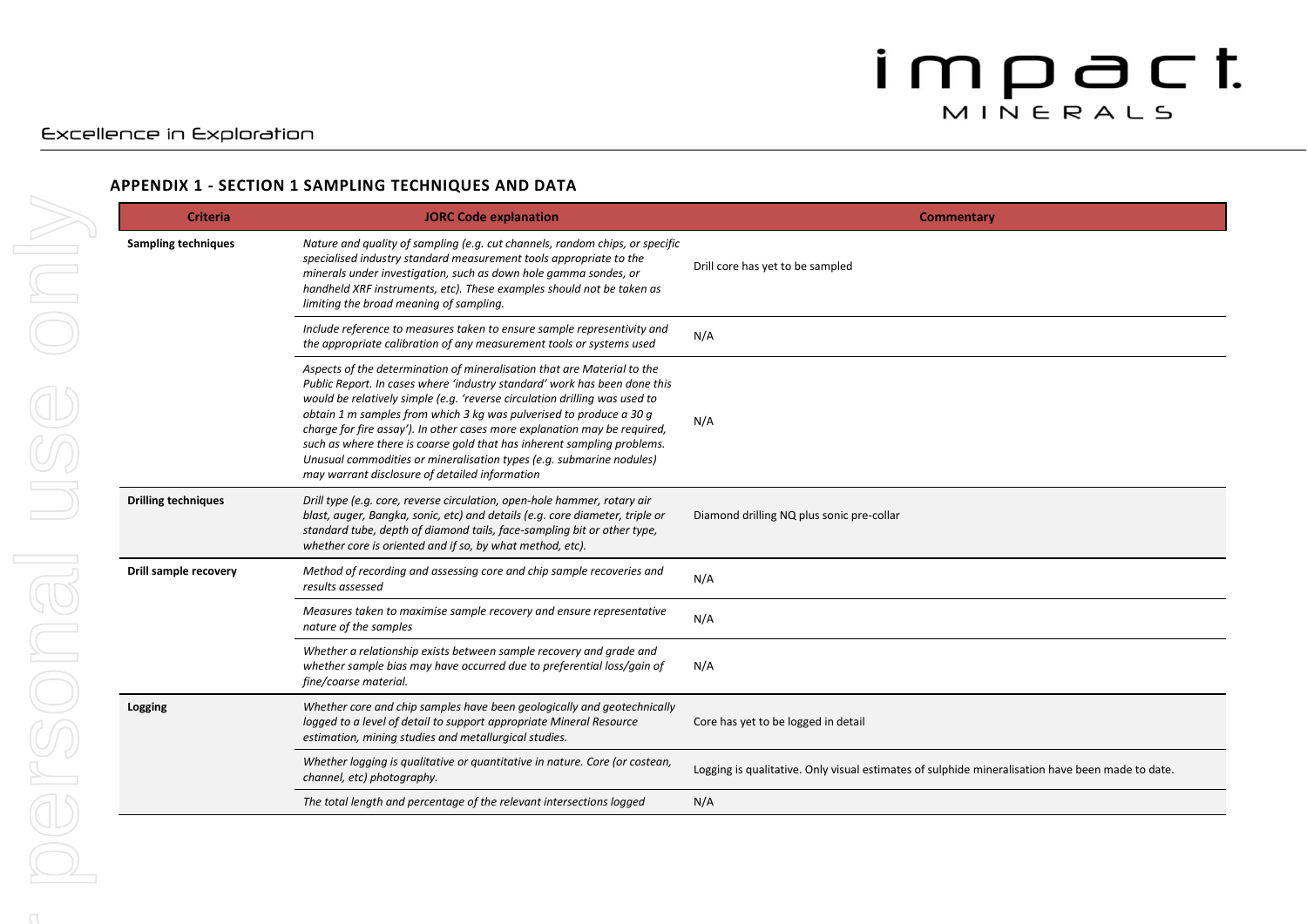#### Excellence in Exploration

| <b>Criteria</b>                                   | <b>JORC Code explanation</b>                                                                                                                                                                                                              | Commentary                                                                                                                        |
|---------------------------------------------------|-------------------------------------------------------------------------------------------------------------------------------------------------------------------------------------------------------------------------------------------|-----------------------------------------------------------------------------------------------------------------------------------|
| Sub-sampling techniques and<br>sample preparation | If core, whether cut or sawn and whether quarter, half or all core taken.                                                                                                                                                                 | N/A                                                                                                                               |
|                                                   | If non-core, whether riffled, tube sampled, rotary split, etc and whether<br>sampled wet or dry.                                                                                                                                          | N/A                                                                                                                               |
|                                                   | For all sample types, the nature, quality and appropriateness of the sample<br>preparation technique.                                                                                                                                     | N/A                                                                                                                               |
|                                                   | Quality control procedures adopted for all sub-sampling stages to<br>maximise representivity of samples.                                                                                                                                  | N/A                                                                                                                               |
|                                                   | Measures taken to ensure that the sampling is representative of the in-situ<br>material collected, including for instance results for field duplicate/second-<br>half sampling.                                                           | N/A                                                                                                                               |
|                                                   | Whether sample sizes are appropriate to the grain size of the material<br>being sampled.                                                                                                                                                  | N/A                                                                                                                               |
| Quality of assay data and<br>laboratory tests     | The nature, quality and appropriateness of the assaying and laboratory<br>procedures used and whether the technique is considered partial or total.                                                                                       | Samples have yet to be submitted to a laboratory                                                                                  |
|                                                   | For geophysical tools, spectrometers, handheld XRF instruments, etc, the<br>parameters used in determining the analysis including instrument make<br>and model, reading times, calibrations factors applied and their derivation,<br>etc. | N/A                                                                                                                               |
|                                                   | Nature of quality control procedures adopted (e.g. standards, blanks,<br>duplicates, external laboratory checks) and whether acceptable levels of<br>accuracy (i.e. lack of bias) and precision have been established.                    | Duplicate samples are not required at this early stage of exploration.                                                            |
| Verification of sampling and<br>assaying          | The verification of significant intersections by either independent or<br>alternative company personnel.                                                                                                                                  | The results have not been verified by independent or alternative companies. This is not required at this<br>stage of exploration. |
|                                                   | The use of twinned holes.                                                                                                                                                                                                                 | N/A                                                                                                                               |
|                                                   | Documentation of primary data, data entry procedures, data verification,<br>data storage (physical and electronic) protocols.                                                                                                             | Primary assay data will be entered into standard Excel templates for plotting in QGIS and IOGAS.                                  |
|                                                   | Discuss any adjustment to assay data.                                                                                                                                                                                                     | N/A                                                                                                                               |
| Location of data points                           | Accuracy and quality of surveys used to locate drill holes (collar and down-<br>hole surveys), trenches, mine workings and other locations used in Mineral<br>Resource estimation.                                                        | Drill holes were located by handheld GPS.                                                                                         |
|                                                   | Specification of the grid system used.                                                                                                                                                                                                    | The grid system for Hopetoun is MGA GDA94, Zone 51.                                                                               |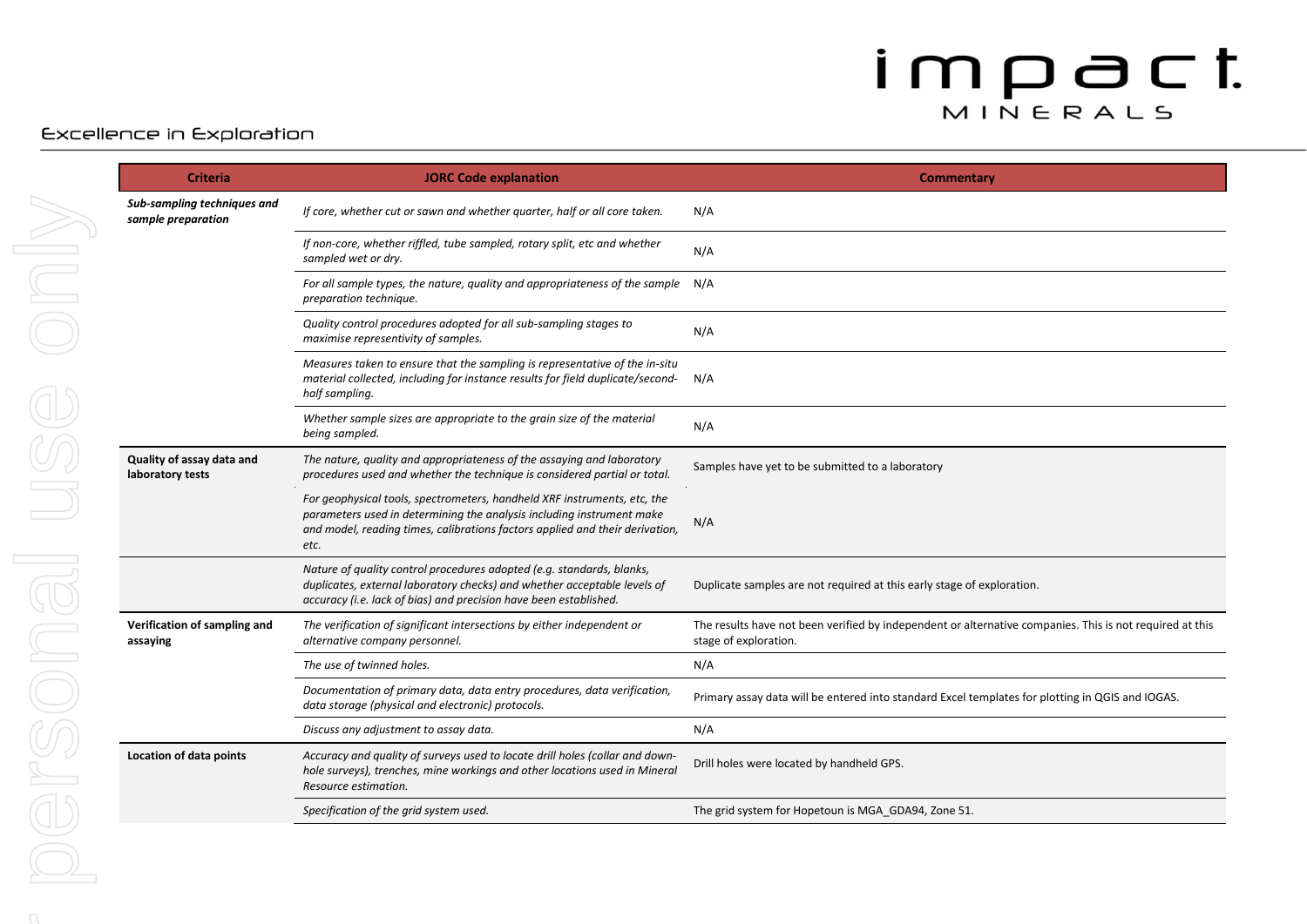### Excellence in Exploration

| <b>Criteria</b>                                            | <b>JORC Code explanation</b>                                                                                                                                                                                                          | <b>Commentary</b>                                                                                                   |
|------------------------------------------------------------|---------------------------------------------------------------------------------------------------------------------------------------------------------------------------------------------------------------------------------------|---------------------------------------------------------------------------------------------------------------------|
|                                                            | Quality and adequacy of topographic control.                                                                                                                                                                                          | N/A                                                                                                                 |
| Data spacing and distribution                              | Data spacing for reporting of Exploration Results.                                                                                                                                                                                    | N/A                                                                                                                 |
|                                                            | Whether the data spacing and distribution is sufficient to establish the<br>degree of geological and grade continuity appropriate for the Mineral<br>Resource and Ore Reserve estimation procedure(s) and classifications<br>applied. | N/A                                                                                                                 |
|                                                            | Whether sample compositing has been applied.                                                                                                                                                                                          | N/A                                                                                                                 |
| Orientation of data in relation<br>to geological structure | Whether the orientation of sampling achieves unbiased sampling of<br>possible structures and the extent to which this is known, considering the<br>deposit type.                                                                      | $N/A$ .                                                                                                             |
|                                                            | If the relationship between the drilling orientation and the orientation of<br>key mineralised structures is considered to have introduced a sampling<br>bias, this should be assessed and reported if material.                      | $N/A$ .                                                                                                             |
| Sample security                                            | The measures taken to ensure sample security.                                                                                                                                                                                         | N/A                                                                                                                 |
| <b>Audits or reviews</b>                                   | The results of any audits or reviews of sampling techniques and data.                                                                                                                                                                 | At this stage of exploration a review of the sampling techniques and data by an external party is not<br>warranted. |

#### **SECTION 2 REPORTING OF EXPLORATION RESULTS**

| <b>Criteria</b>                             | <b>JORC Code explanation</b>                                                                                                                                                                                                                                                          | <b>Commentary</b>                                                                                                                                                                                                                                                                                                                        |
|---------------------------------------------|---------------------------------------------------------------------------------------------------------------------------------------------------------------------------------------------------------------------------------------------------------------------------------------|------------------------------------------------------------------------------------------------------------------------------------------------------------------------------------------------------------------------------------------------------------------------------------------------------------------------------------------|
| Mineral tenement and land<br>tenure status  | Type, reference name/number, location and ownership including<br>agreements or material issues with third parties such as joint ventures,<br>partnerships, overriding royalties, native title interests, historical sites,<br>wilderness or national park and environmental settings. | The Hopetoun project comprises three tenements E74/563, E74/697 and E70/730 in joint venture with<br>Octo Resources Pty Limited. Impact is earning an 80% interest in the tenement by free carrying SSE to a<br>Decision to Mine. Octo has signed Land Access agreements with the various Native Title claimants that<br>cover the area. |
|                                             | The security of the tenure held at the time of reporting along with any<br>known impediments to obtaining a licence to operate in the area.                                                                                                                                           | The tenements are in good standing with no known impediments.                                                                                                                                                                                                                                                                            |
| <b>Exploration done by other</b><br>parties | Acknowledgment and appraisal of exploration by other parties.                                                                                                                                                                                                                         | There has been no significant previous work at this project.                                                                                                                                                                                                                                                                             |
| Geology                                     | Deposit type, geological setting and style of mineralisation.                                                                                                                                                                                                                         | Nickel-copper-PGE sulphide mineralisation associated with mafic to ultramafic intrusions and gold-<br>copper in deformed and metamorphosed greenstone belts. LCT Pegmatites, REE and Rb granites and<br>pegmatites.                                                                                                                      |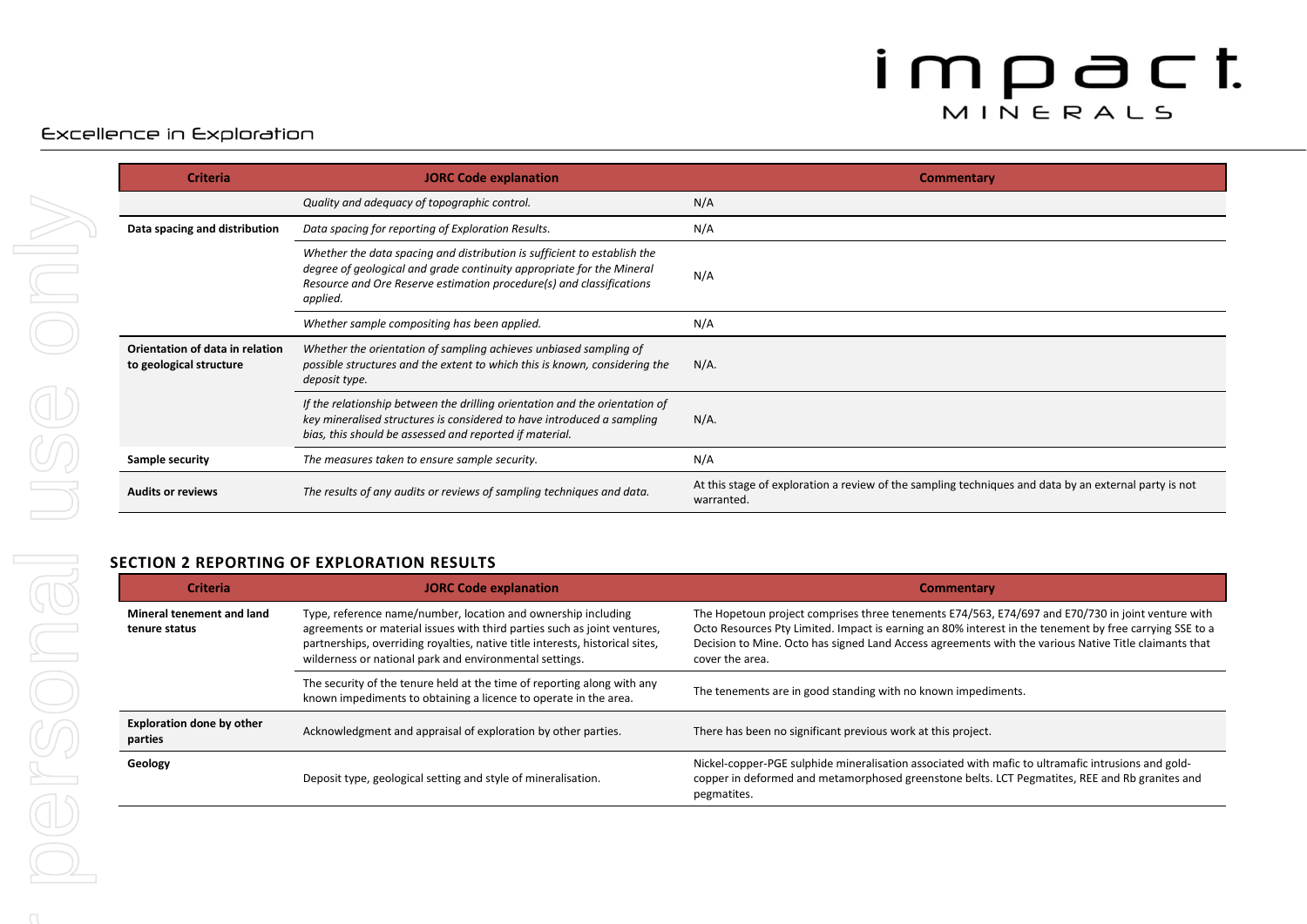#### Excellence in Exploration

| <b>Criteria</b>                                                               | <b>JORC Code explanation</b>                                                                                                                                                                                                                                                                                                                                                                                                                   | Commentary                              |
|-------------------------------------------------------------------------------|------------------------------------------------------------------------------------------------------------------------------------------------------------------------------------------------------------------------------------------------------------------------------------------------------------------------------------------------------------------------------------------------------------------------------------------------|-----------------------------------------|
| <b>Drill hole Information</b>                                                 | A summary of all information material to the understanding of the<br>exploration results including a tabulation of the following information for<br>all Material drill holes:<br>easting and northing of the drill hole collar<br>$\bullet$<br>elevation or RL (Reduced Level - elevation above sea level in N/A<br>metres) of the drill hole collar<br>dip and azimuth of the hole<br>down hole length and interception depth<br>hole length. |                                         |
| Data aggregation methods                                                      | In reporting Exploration Results, weighting averaging techniques,<br>maximum and/or minimum grade truncations (e.g. cutting of high grades)<br>and cut-off grades are usually Material and should be stated.                                                                                                                                                                                                                                   | $N/A$ .                                 |
|                                                                               | Where aggregate intercepts incorporate short lengths of high-grade<br>results and longer lengths of low-grade results, the procedure used for<br>such aggregation should be stated and some typical examples of such<br>aggregations should be shown in detail.                                                                                                                                                                                | N/A                                     |
|                                                                               | The assumptions used for any reporting of metal equivalent values should<br>be clearly stated.                                                                                                                                                                                                                                                                                                                                                 | N/A                                     |
| <b>Relationship between</b><br>mineralisation widths and<br>intercept lengths | These relationships are particularly important in the reporting of<br><b>Exploration Results.</b><br>If the geometry of the mineralisation with respect to the drill hole angle is<br>known, its nature should be reported.<br>If it is not known and only the down hole lengths are reported, there<br>should be a clear statement to this effect (e.g. 'down hole length, true<br>width not known').                                         | N/A                                     |
| <b>Diagrams</b>                                                               | Appropriate maps and sections (with scales) and tabulations of intercepts<br>should be included for any significant discovery being reported These<br>should include, but not be limited to a plan view of drill hole collar<br>locations and appropriate sectional views.                                                                                                                                                                     | Refer to Figures in body of text.       |
| <b>Balanced reporting</b>                                                     | Where comprehensive reporting of all Exploration Results is not<br>practicable, representative reporting of both low and high grades and/or<br>widths should be practiced to avoid misleading reporting of Exploration<br>Results.                                                                                                                                                                                                             | All results reported are representative |